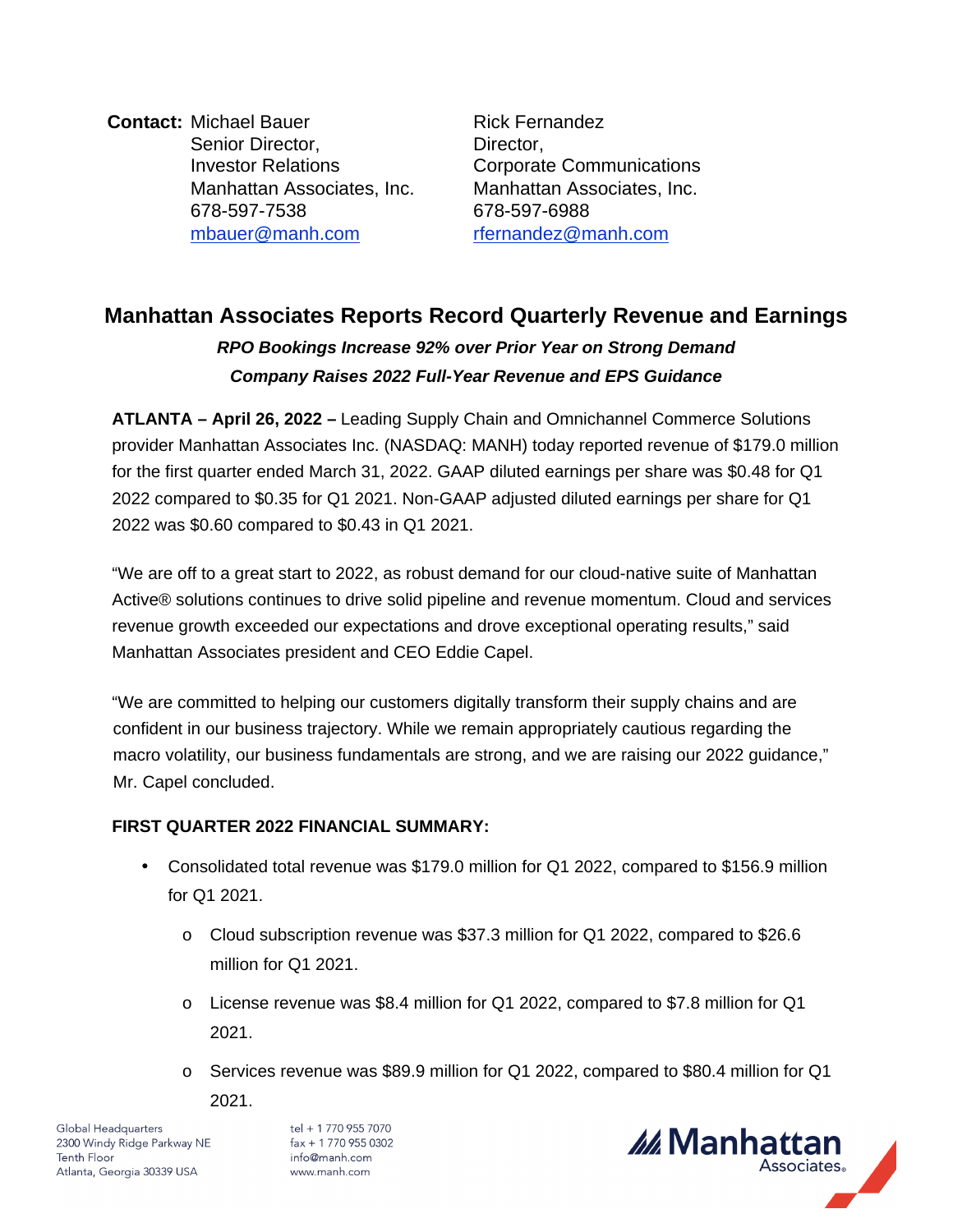- GAAP diluted earnings per share was \$0.48 for Q1 2022, compared to \$0.35 for Q1 2021.
- Adjusted diluted earnings per share, a non-GAAP measure, was \$0.60 for Q1 2022, compared to \$0.43 for Q1 2021.
- GAAP operating income was \$34.0 million for Q1 2022, compared to \$25.4 million for Q1 2021.
- Adjusted operating income, a non-GAAP measure, was \$48.1 million for Q1 2022, compared to \$35.6 million for Q1 2021.
- Cash flow from operations was \$31.8 million for Q1 2022, compared to \$39.9 million for Q1 2021. Days Sales Outstanding was 66 days at March 31, 2022, compared to 67 days at December 31, 2021.
- Cash totaled \$216.3 million at March 31, 2022, compared to \$263.7 million at December 31, 2021.
- During the three months ended March 31, 2022, the Company repurchased 383,358 shares of Manhattan Associates common stock under the share repurchase program authorized by our Board of Directors for a total investment of \$50.0 million. In April 2022, our Board of Directors approved raising the Company's remaining share repurchase authority to an aggregate of \$75.0 million of our common stock.

tel + 1 770 955 7070  $fax + 17709550302$ info@manh.com www.manh.com

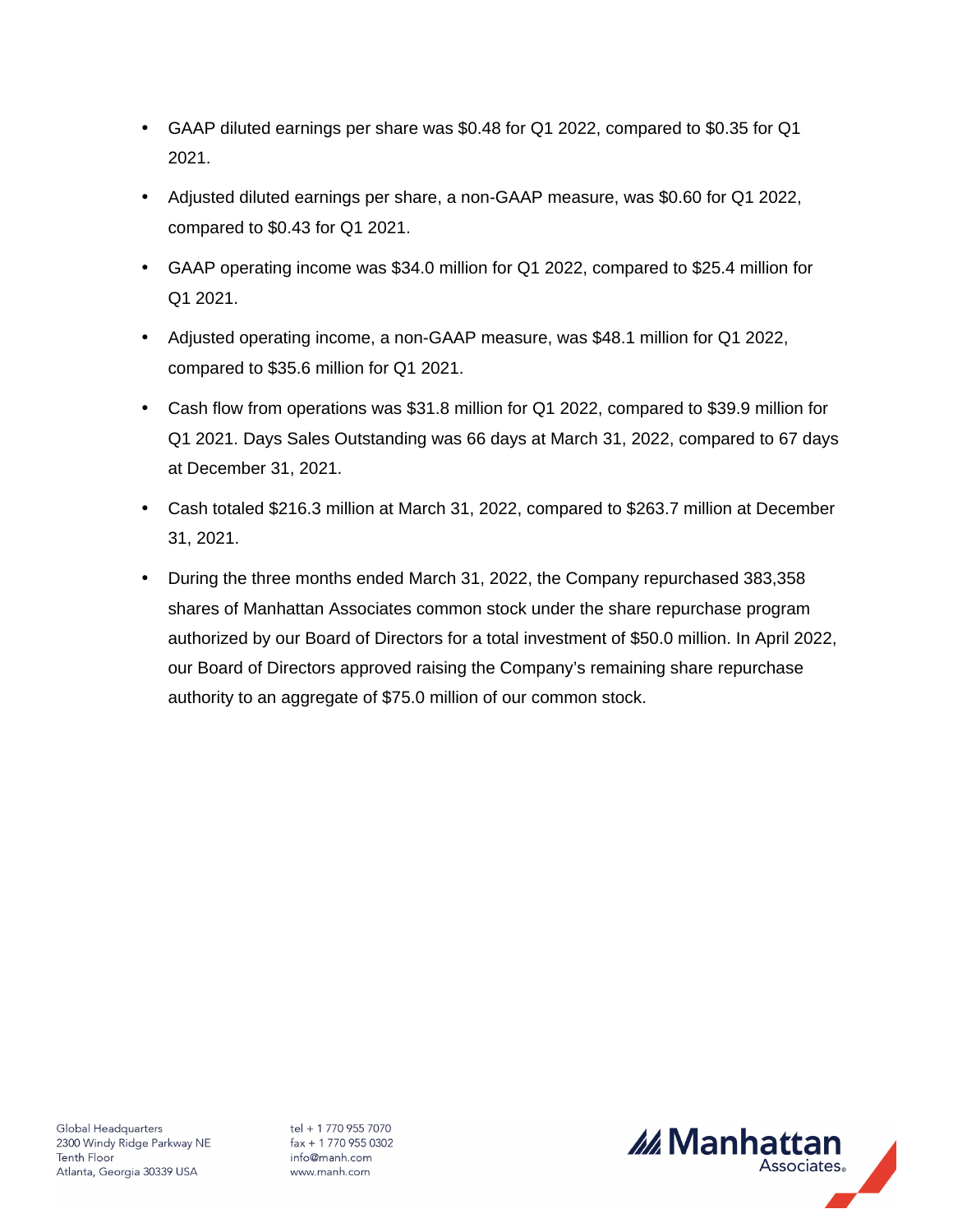# **2022 GUIDANCE**

Manhattan Associates provides the following revenue, operating margin and diluted earnings per share guidance for the full year 2022:

|                                                     | Guidance Range - 2022 Full Year |        |        |                |  |
|-----------------------------------------------------|---------------------------------|--------|--------|----------------|--|
| (\$'s in millions, except operating margin and EPS) | \$ Range                        |        |        | % Growth Range |  |
|                                                     |                                 |        |        |                |  |
| <b>Total revenue</b>                                | \$720                           | \$727  | 8%     | 9%             |  |
| <b>Operating Margin:</b>                            |                                 |        |        |                |  |
| <b>GAAP operating margin</b>                        | 16.0%                           | 16.7%  |        |                |  |
| <b>Equity-based compensation</b>                    | 8.2%                            | 8.1%   |        |                |  |
| Adjusted operating margin <sup>(1)</sup>            | 24.2%                           | 24.8%  |        |                |  |
|                                                     |                                 |        |        |                |  |
| Diluted earnings per share (EPS):                   |                                 |        |        |                |  |
| <b>GAAP EPS</b>                                     | \$1.45                          | \$1.53 | $-16%$ | $-11%$         |  |
| Equity-based compensation, net of tax               | 0.77                            | 0.77   |        |                |  |
| Excess tax benefit on stock vesting (2)             | (0.08)                          | (0.08) |        |                |  |
| <b>Adjusted EPS(1)</b>                              | \$2.14                          | \$2.22 | $-4%$  | 0%             |  |

(1) Adjusted operating margin and adjusted EPS are non-GAAP measures that exclude the impact of equity-based compensation and acquisition-related costs, and the related income tax effects of these items if applicable.

 $(2)$  Excess tax benefit on stock vesting expected to occur primarily in the first quarter of 2022.

Manhattan Associates currently intends to publish in each quarterly earnings release certain expectations with respect to future financial performance. Those statements, including the guidance provided above and guideposts in the supplemental information below, are forward looking. Actual results may differ materially. See our cautionary note regarding "forward-looking statements" below. We note in particular that the severity, duration and ultimate impact of the COVID-19 pandemic are difficult to predict at this time. In addition, those statements do not reflect the potential impact of mergers, acquisitions or other business combinations that may be completed after the date of the release.

Manhattan Associates will make this earnings release and published expectations available on the investor relations section of the Manhattan Associates website at [ir.manh.com](http://ir.manh.com/). Following publication of this earnings release, any expectations with respect to future financial performance contained in this release, including the guidance and guideposts, should be considered historical only, and Manhattan Associates disclaims any obligation to update them.

Global Headquarters 2300 Windy Ridge Parkway NE **Tenth Floor** Atlanta, Georgia 30339 USA

tel + 1 770 955 7070  $\text{fax} + 17709550302$ info@manh.com www.manh.com

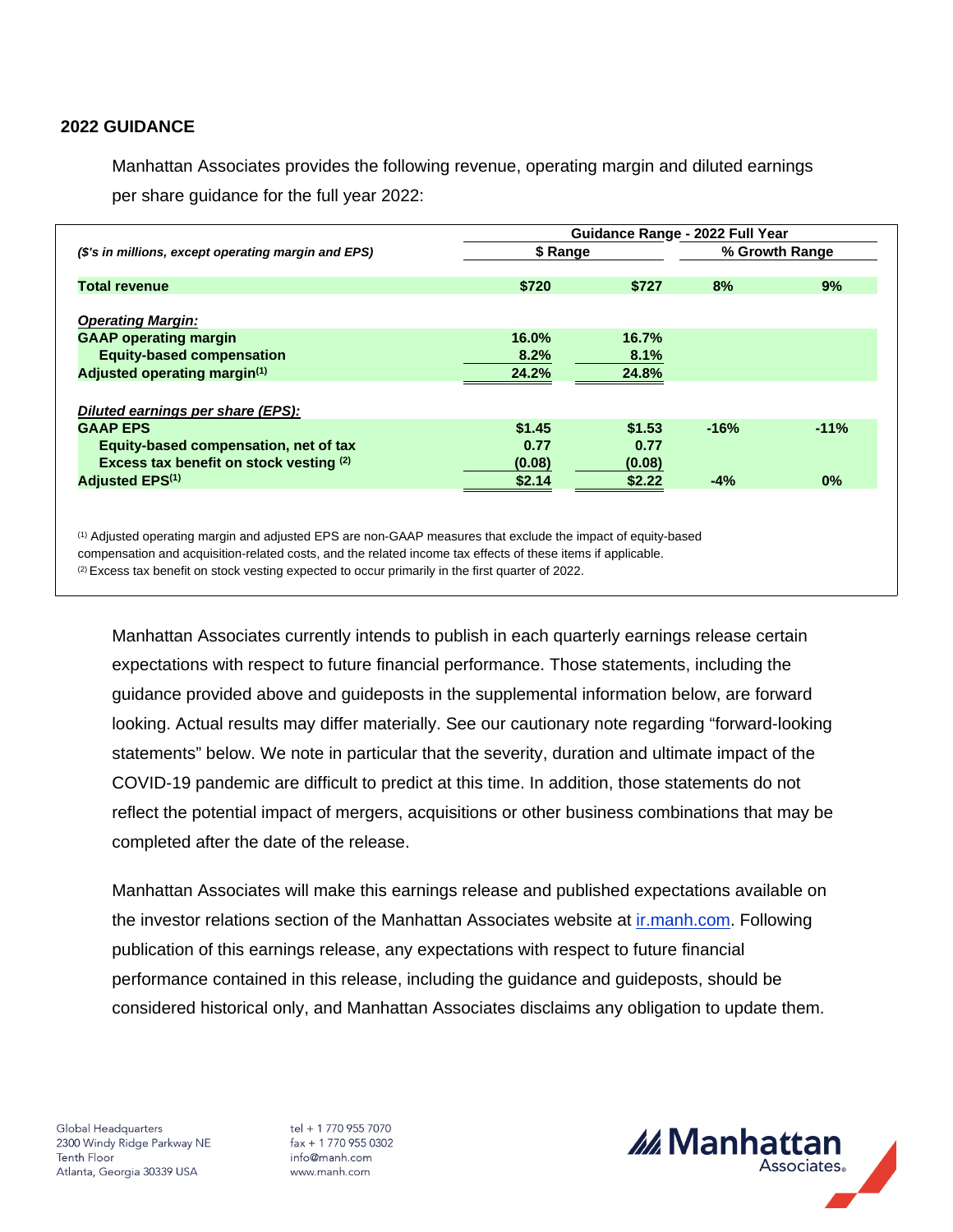# **CONFERENCE CALL**

Manhattan Associates' conference call regarding its first quarter 2022 financial results will be held today, April 26, 2022, at 4:30 p.m. Eastern Time. The Company will also discuss its business and expectations for the year and next quarter in additional detail during the call. We invite investors to a live webcast of the conference call through the Investor Relations section of the Manhattan Associates website at [ir.manh.com.](http://ir.manh.com/) To listen to the live webcast, please go to the website at least 15 minutes before the call to download and install any necessary audio software.

Those who cannot listen to the live broadcast may access a replay shortly after the call by dialing +1.855.859.2056 in the U.S. and Canada, or +1.404.537.3406 outside the U.S., and entering the conference identification number 3291673 or via the web at [ir.manh.com](http://ir.manh.com/). The phone replay will be available for two weeks after the call, and the Internet webcast will be available until Manhattan Associates' second quarter 2022 earnings release.

# **GAAP VERSUS NON-GAAP PRESENTATION**

Manhattan Associates provides adjusted operating income and margin, adjusted income tax provision, adjusted net income and adjusted diluted earnings per share in this press release as additional information regarding the Company's historical and projected operating results. These measures are not in accordance with, or alternatives to, GAAP, and may be different from similarly titled non-GAAP measures used by other companies. The Company believes the presentation of these non-GAAP financial measures facilitates investors' ability to understand and compare the Company's results and guidance, because the measures provide supplemental information in evaluating the operating results of its business, as distinct from results that include items not indicative of ongoing operating results, and because the Company believes its peers typically publish similar non-GAAP measures. This release should be read in conjunction with the Company's Form 8-K earnings release filing for the three months ended March 31, 2022.

Non-GAAP adjusted operating income and margin, adjusted income tax provision, adjusted net income and adjusted diluted earnings per share exclude the impact of equity-based compensation, acquisition-related costs and the amortization of these costs, and (from time to time) restructuring charges – all net of income tax effects. We include reconciliations of the

Global Headquarters 2300 Windy Ridge Parkway NE **Tenth Floor** Atlanta, Georgia 30339 USA

tel + 1 770 955 7070  $fax + 17709550302$ info@manh.com www.manh.com

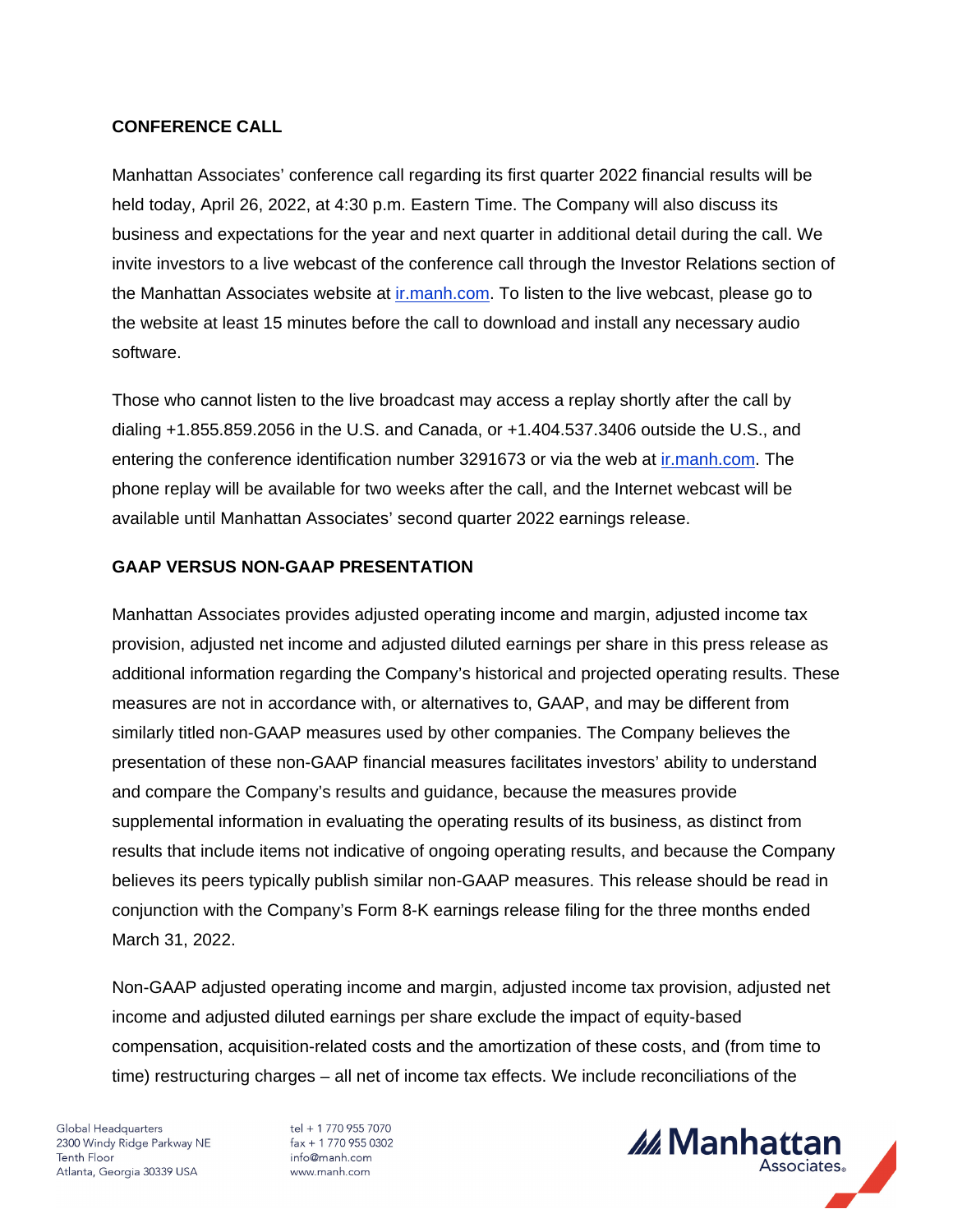Company's GAAP financial measures to non-GAAP adjustments in the supplemental information attached to this release.

# **ABOUT MANHATTAN ASSOCIATES**

Manhattan Associates is a technology leader in supply chain and omnichannel commerce. We unite information across the enterprise, converging front-end sales with back-end supply chain execution. Our software, platform technology and unmatched experience help drive both topline growth and bottom-line profitability for our customers.

Manhattan Associates designs, builds and delivers leading edge cloud solutions so that across the store, through your network or from your fulfillment center, you are ready to reap the rewards of the omnichannel marketplace. For more information, please visit [www.manh.com](http://www.manh.com/).

This press release contains "forward-looking statements" relating to Manhattan Associates, Inc. Forward-looking statements in this press release include, without limitation, the information set forth under "2022 Guidance" and "Guideposts," any statements about the future effect of the COVID-19 pandemic on our business, customers or the global economy, our business prospects following the pandemic, statements we make about market adoption of our cloud-based solution and other statements identified by words such as "may," "expect," "forecast," "anticipate," "intend," "plan," "believe," "could," "seek," "project," "estimate," and similar expressions. Prospective investors are cautioned that any of those forward-looking statements are not guarantees of future performance and involve risks and uncertainties, and that actual results may differ materially from those contemplated by those forward-looking statements. Among the important factors that could cause actual results to differ materially from those indicated by those forward-looking statements are: the risk that the duration and severity of the COVID-19 pandemic, and its ultimate effects on the global economy, our customers and our business, may be worse than expected; economic conditions, including inflation; disruption in the retail sector; delays in product development; competitive and pricing pressures; software errors and information technology failures, system disruption and security breaches; disruption in the retail sector; risks related to our products' technology and customer implementations; global instability, including the war in Ukraine; and the other risk factors set forth in Item 1A of the Company's Annual Report on Form 10-K for the year ended December 31, 2021, and in Item 1A of Part II in subsequent Quarterly Reports on Form 10-Q. Manhattan Associates undertakes no obligation to update or revise forward-looking statements to reflect changed assumptions, the occurrence of unanticipated events or changes in future operating results.

*###*

Global Headquarters 2300 Windy Ridge Parkway NE **Tenth Floor** Atlanta, Georgia 30339 USA

tel + 1 770 955 7070  $\text{fax} + 17709550302$ info@manh.com www.manh.com

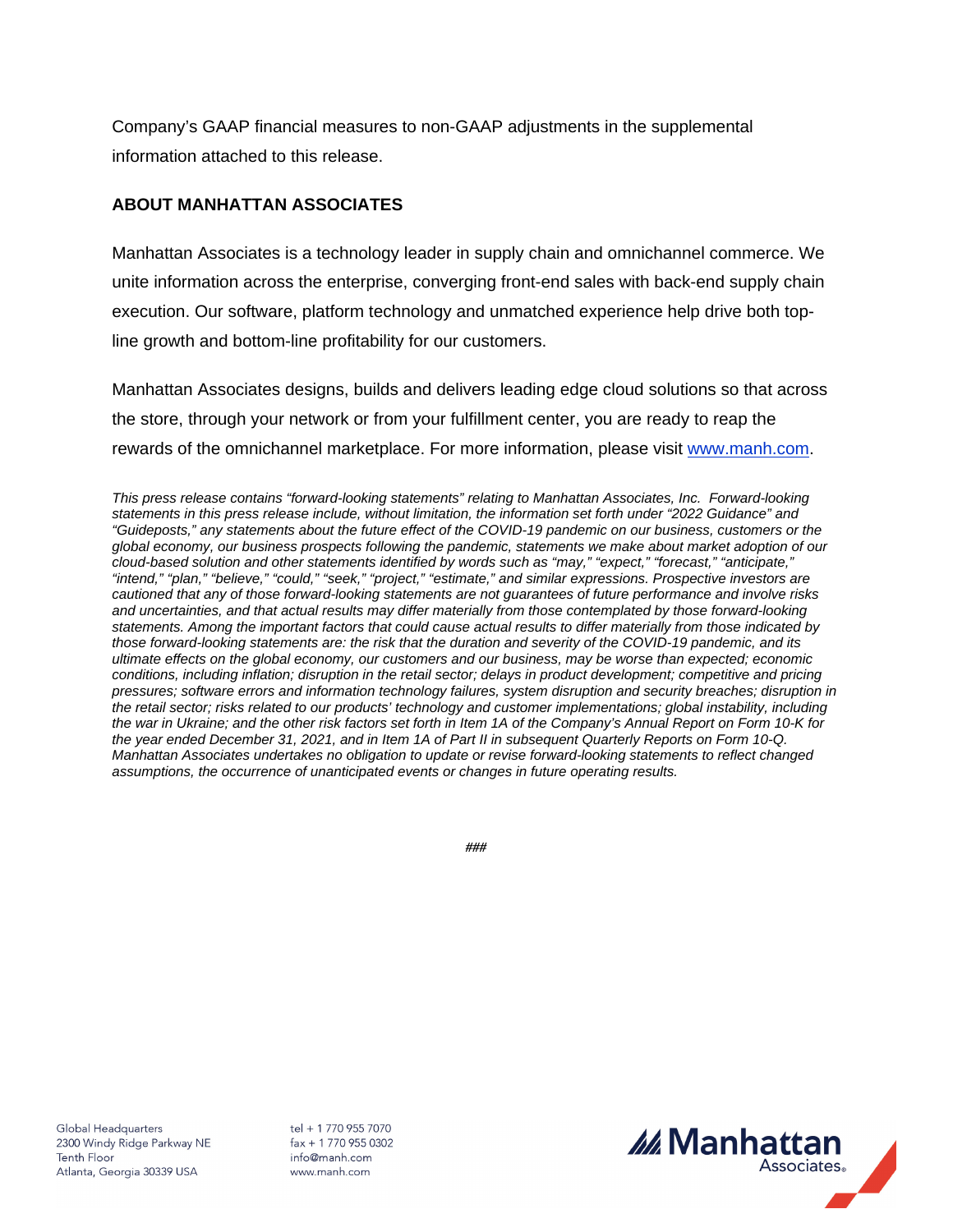# **MANHATTAN ASSOCIATES, INC. AND SUBSIDIARIES Condensed Consolidated Statements of Income (in thousands, except per share amounts)**

|                                                       | Three Months Ended March 31, |             |      |             |
|-------------------------------------------------------|------------------------------|-------------|------|-------------|
|                                                       |                              | 2022        | 2021 |             |
|                                                       |                              | (unaudited) |      | (unaudited) |
| Revenue:                                              |                              |             |      |             |
| Cloud subscriptions                                   | \$                           | 37,297      | \$   | 26,643      |
| Software license                                      |                              | 8,358       |      | 7,838       |
| Maintenance                                           |                              | 35,302      |      | 36,159      |
| <b>Services</b>                                       |                              | 89,918      |      | 80,359      |
| Hardware                                              |                              | 8,081       |      | 5,851       |
| Total revenue                                         |                              | 178,956     |      | 156,850     |
| Costs and expenses:                                   |                              |             |      |             |
| Cost of software license                              |                              | 402         |      | 556         |
| Cost of cloud subscriptions, maintenance and services |                              | 83,025      |      | 73,509      |
| Research and development                              |                              | 27,455      |      | 24,260      |
| Sales and marketing                                   |                              | 14,390      |      | 13,396      |
| General and administrative                            |                              | 17,965      |      | 17,569      |
| Depreciation and amortization                         |                              | 1,747       |      | 2,135       |
| Total costs and expenses                              |                              | 144,984     |      | 131,425     |
| Operating income                                      |                              | 33,972      |      | 25,425      |
| Other income (loss), net                              |                              | 738         |      | (293)       |
| Income before income taxes                            |                              | 34,710      |      | 25,132      |
| Income tax provision                                  |                              | 4,118       |      | 2,489       |
| Net income                                            | \$                           | 30,592      | \$   | 22,643      |
|                                                       |                              |             |      |             |
| Basic earnings per share                              | \$                           | 0.48        | \$   | 0.36        |
| Diluted earnings per share                            | \$                           | 0.48        | \$   | 0.35        |
| Weighted average number of shares:                    |                              |             |      |             |
| <b>Basic</b>                                          |                              | 63,213      |      | 63,645      |
| Diluted                                               |                              | 63,871      |      | 64,466      |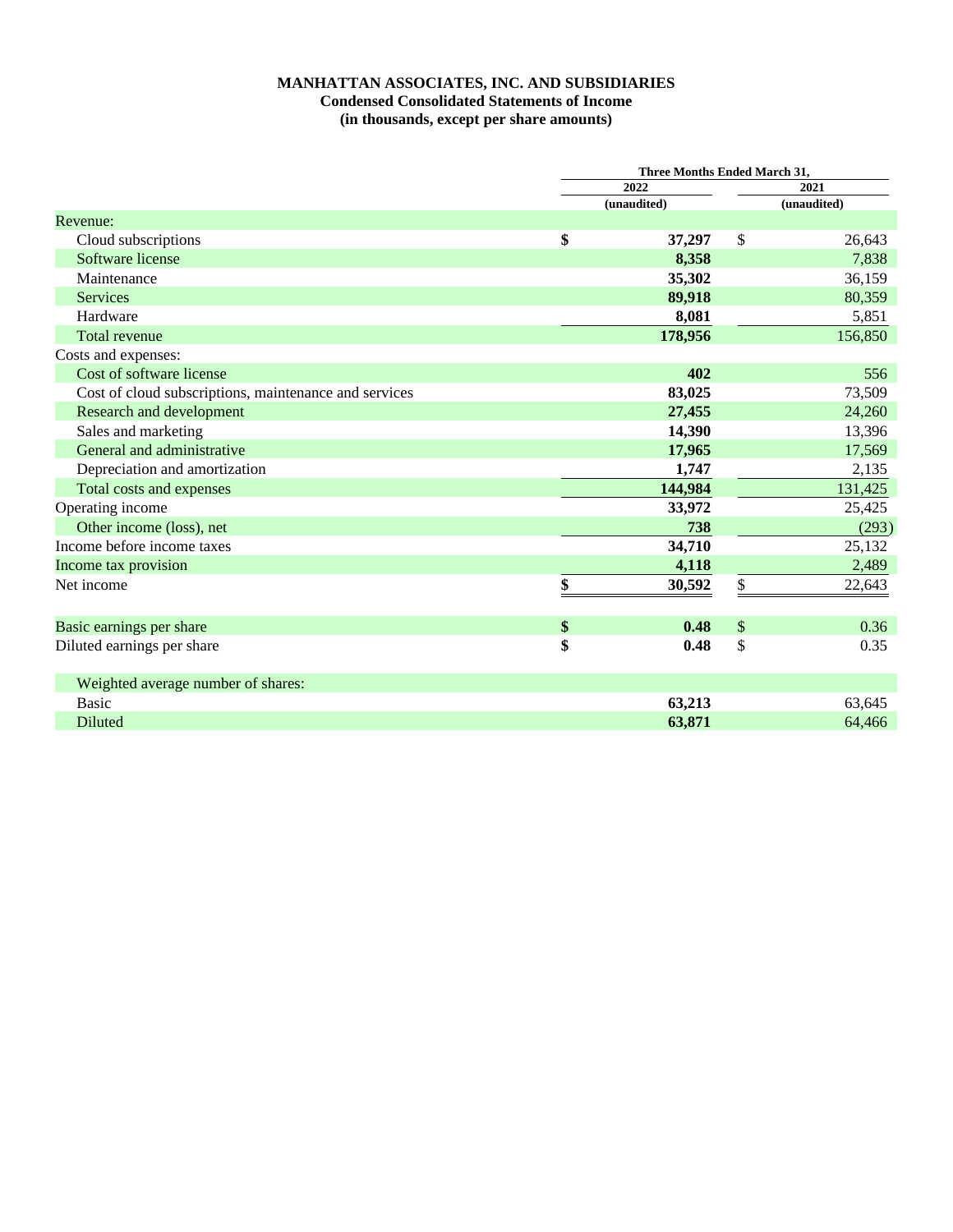#### **MANHATTAN ASSOCIATES, INC. AND SUBSIDIARIES Reconciliation of GAAP to Non-GAAP Measures (in thousands, except per share amounts)**

|                                          | Three Months Ended March 31, |               |         |
|------------------------------------------|------------------------------|---------------|---------|
|                                          | 2022                         |               | 2021    |
| Operating income                         | \$<br>33,972                 | $\mathbb{S}$  | 25,425  |
| Equity-based compensation (a)            | 14,138                       |               | 10,051  |
| Purchase amortization (c)                |                              |               | 107     |
| Adjusted operating income (Non-GAAP)     | \$<br>48,110                 | \$            | 35,583  |
| Income tax provision                     | \$<br>4,118                  | $\mathbb{S}$  | 2,489   |
| Equity-based compensation (a)            | 2,182                        |               | 1,418   |
| Tax benefit of stock awards vested (b)   | 4,375                        |               | 3,655   |
| Purchase amortization (c)                |                              |               | 27      |
| Adjusted income tax provision (Non-GAAP) | \$<br>10,675                 | \$            | 7,589   |
| Net income                               | \$<br>30,592                 | $\mathbb{S}$  | 22,643  |
| Equity-based compensation (a)            | 11,956                       |               | 8,633   |
| Tax benefit of stock awards vested (b)   | (4,375)                      |               | (3,655) |
| Purchase amortization (c)                |                              |               | 80      |
| Adjusted net income (Non-GAAP)           | \$<br>38,173                 | \$            | 27,701  |
| <b>Diluted EPS</b>                       | \$<br>0.48                   | $\mathcal{S}$ | 0.35    |
| Equity-based compensation (a)            | 0.19                         |               | 0.13    |
| Tax benefit of stock awards vested (b)   | (0.07)                       |               | (0.06)  |
| Purchase amortization (c)                |                              |               |         |
| Adjusted diluted EPS (Non-GAAP)          | \$<br>0.60                   | \$            | 0.43    |
| Fully diluted shares                     | 63,871                       |               | 64,466  |

(a) Adjusted results exclude all equity-based compensation to facilitate comparison with our peers and because it typically does not require cash settlement. As explained in our Current Report on Form 8-K filed today with the SEC, we do not include that expense when assessing our operating performance. We do not receive a GAAP tax benefit for a portion of our equity-based compensation, mainly due to Section 162(m) of the Internal Revenue Code, which limits tax deductions for compensation granted to certain executives. The Tax Cuts and Jobs Act further increased those limitations.

|                                 | Three Months Ended March 31, |        |    |        |  |  |
|---------------------------------|------------------------------|--------|----|--------|--|--|
|                                 | 2022                         |        |    | 2021   |  |  |
|                                 |                              |        |    |        |  |  |
| Cost of services                |                              | 5,137  | \$ | 3,279  |  |  |
| Research and development        |                              | 3,189  |    | 1,992  |  |  |
| Sales and marketing             |                              | 1,406  |    | 1,014  |  |  |
| General and administrative      |                              | 4,406  |    | 3,766  |  |  |
| Total equity-based compensation |                              | 14,138 |    | 10,051 |  |  |

- (b) Adjustments represent the excess tax benefits and tax deficiencies of the equity awards vested during the period. Excess tax benefits (deficiencies) occur when the amount deductible on our tax return for an equity award is more (less) than the cumulative compensation cost recognized for financial reporting purposes. As discussed above, we exclude equity-based compensation from adjusted non-GAAP results to be consistent with other companies in the software industry and for the other reasons explained in our Current Report on Form 8-K filed with the SEC. Therefore, we also exclude the related tax benefit (expense) generated upon their vesting.
- (c) Adjustments represent purchased intangibles amortization from a prior acquisition. We exclude that amortization from adjusted results to facilitate comparison with our peers, to facilitate comparisons of the results of our core operations from period to period and for the other reasons explained in our Current Report on Form 8-K filed with the SEC.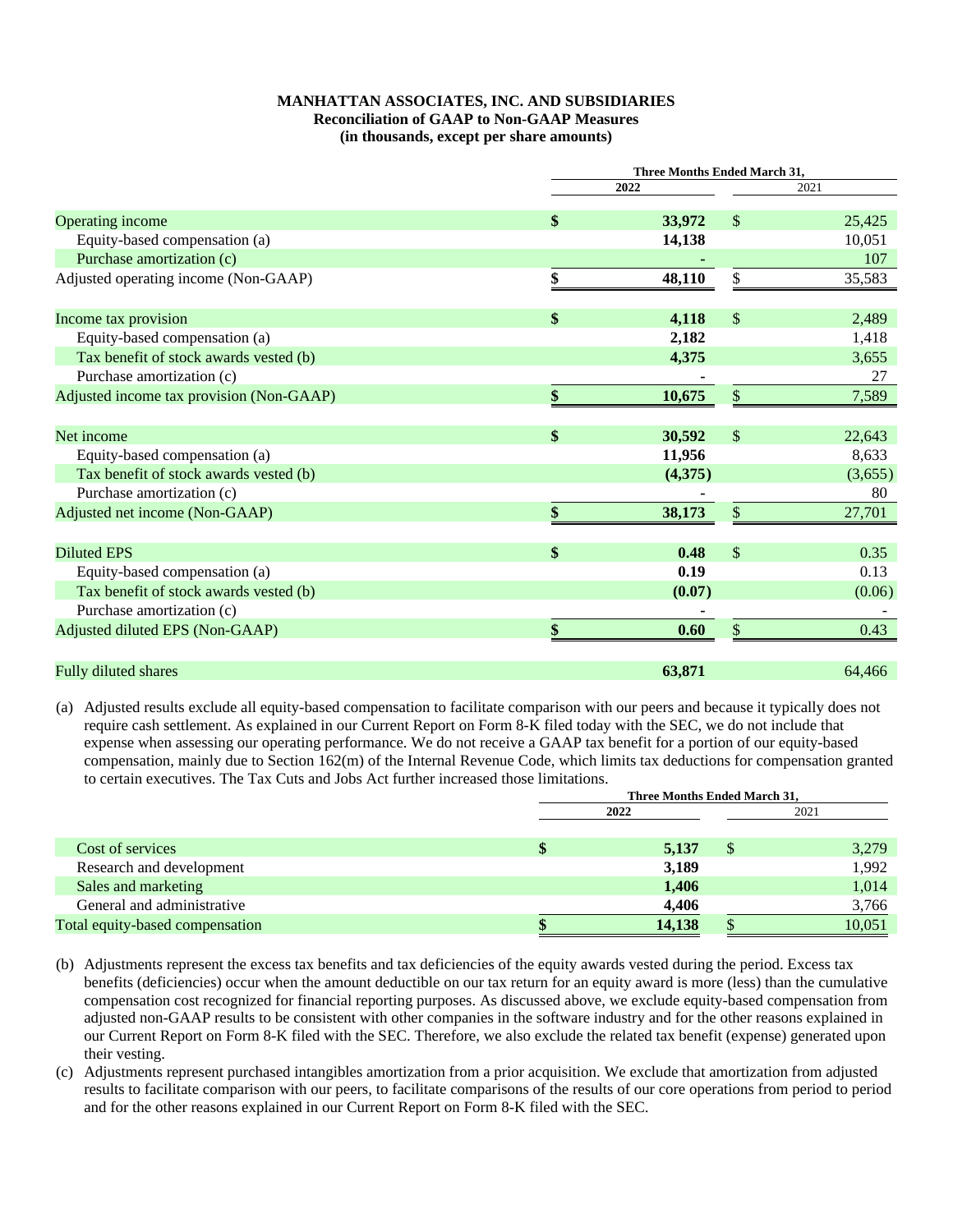# **MANHATTAN ASSOCIATES, INC. AND SUBSIDIARIES Condensed Consolidated Balance Sheets (in thousands, except share and per share data)**

| March 31, 2022<br>(unaudited)                                                                                                                                      |    | <b>December 31, 2021</b> |                   |           |
|--------------------------------------------------------------------------------------------------------------------------------------------------------------------|----|--------------------------|-------------------|-----------|
| <b>ASSETS</b>                                                                                                                                                      |    |                          |                   |           |
| Current assets:                                                                                                                                                    |    |                          |                   |           |
| Cash and cash equivalents                                                                                                                                          | \$ | 216,317                  | $\mathcal{S}$     | 263,706   |
| Accounts receivable, net of allowance of \$2,968 and \$2,419, at March 31, 2022 and                                                                                |    |                          |                   |           |
| December 31, 2021, respectively                                                                                                                                    |    | 132,038                  |                   | 124,420   |
| Prepaid expenses and other current assets                                                                                                                          |    | 28,915                   |                   | 20,293    |
| Total current assets                                                                                                                                               |    | 377,270                  | $\mathbb{S}$      | 408,419   |
| Property and equipment, net                                                                                                                                        |    | 13,218                   |                   | 13,889    |
| Operating lease right-of-use assets                                                                                                                                |    | 25,539                   |                   | 27,272    |
| Goodwill, net                                                                                                                                                      |    | 62,236                   |                   | 62,239    |
| Deferred income taxes                                                                                                                                              |    | 11,627                   |                   | 7,650     |
| Other assets                                                                                                                                                       |    | 21,864                   |                   | 20,239    |
| Total assets                                                                                                                                                       | \$ | 511,754                  | \$                | 539,708   |
|                                                                                                                                                                    |    |                          |                   |           |
| <b>LIABILITIES AND SHAREHOLDERS' EQUITY</b>                                                                                                                        |    |                          |                   |           |
| Current liabilities:                                                                                                                                               |    |                          |                   |           |
| Accounts payable                                                                                                                                                   | \$ | 24,586                   | \$                | 19,625    |
| Accrued compensation and benefits                                                                                                                                  |    | 40,070                   |                   | 53,104    |
| Accrued and other liabilities                                                                                                                                      |    | 24,678                   |                   | 22,741    |
| Deferred revenue                                                                                                                                                   |    | 161,615                  |                   | 153,196   |
| Income taxes payable                                                                                                                                               |    | 6,099                    |                   | 376       |
| Total current liabilities                                                                                                                                          |    | 257,048                  |                   | 249,042   |
| Operating lease liabilities, long-term                                                                                                                             |    | 21,247                   |                   | 23,157    |
| Other non-current liabilities                                                                                                                                      |    | 16,323                   |                   | 16,865    |
| Shareholders' equity:                                                                                                                                              |    |                          |                   |           |
| Preferred stock, no par value; 20,000,000 shares authorized, no shares issued or<br>outstanding in 2022 and 2021                                                   |    |                          |                   |           |
| Common stock, \$0.01 par value; 200,000,000 shares authorized; 63,113,221 and<br>63,154,494 shares issued and outstanding at March 31, 2022 and December 31, 2021, |    |                          |                   |           |
| respectively                                                                                                                                                       |    | 631                      |                   | 631       |
| Retained earnings                                                                                                                                                  |    | 237,463                  |                   | 269,841   |
| Accumulated other comprehensive loss                                                                                                                               |    | (20,958)                 |                   | (19, 828) |
| Total shareholders' equity                                                                                                                                         |    | 217,136                  |                   | 250,644   |
| Total liabilities and shareholders' equity                                                                                                                         | \$ | 511,754                  | $\boldsymbol{\$}$ | 539,708   |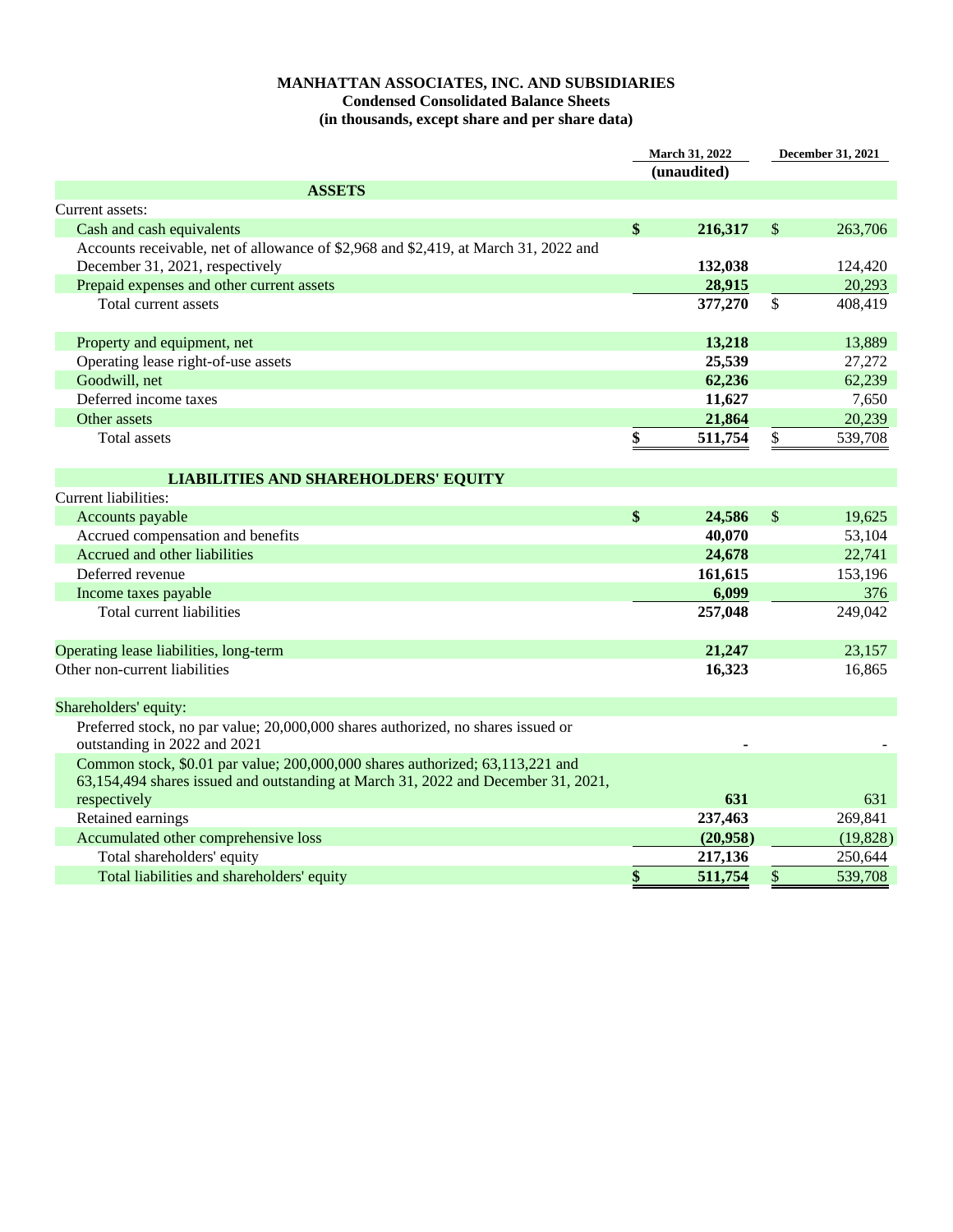## **MANHATTAN ASSOCIATES, INC. AND SUBSIDIARIES Condensed Consolidated Statements of Cash Flows (in thousands)**

|                                                                                   | <b>Three Months Ended March 31,</b> |             |    |             |
|-----------------------------------------------------------------------------------|-------------------------------------|-------------|----|-------------|
|                                                                                   |                                     | 2022        |    | 2021        |
|                                                                                   |                                     | (unaudited) |    | (unaudited) |
| <b>Operating activities:</b>                                                      |                                     |             |    |             |
| Net income                                                                        | \$                                  | 30,592      | \$ | 22,643      |
| Adjustments to reconcile net income to net cash provided by operating activities: |                                     |             |    |             |
| Depreciation and amortization                                                     |                                     | 1,747       |    | 2,135       |
| Equity-based compensation                                                         |                                     | 14,138      |    | 10,051      |
| (Gain) loss on disposal of equipment                                              |                                     |             |    | (2)         |
| Deferred income taxes                                                             |                                     | (3,985)     |    | 3,636       |
| Unrealized foreign currency gain                                                  |                                     | (494)       |    | (386)       |
| Changes in operating assets and liabilities:                                      |                                     |             |    |             |
| Accounts receivable, net                                                          |                                     | (8,077)     |    | 2,204       |
| Other assets                                                                      |                                     | (10, 934)   |    | (9, 467)    |
| Accounts payable, accrued and other liabilities                                   |                                     | (6,177)     |    | 2,661       |
| Income taxes                                                                      |                                     | 6,175       |    | (2,878)     |
| Deferred revenue                                                                  |                                     | 8,807       |    | 9,288       |
| Net cash provided by operating activities                                         |                                     | 31,792      |    | 39,885      |
| <b>Investing activities:</b>                                                      |                                     |             |    |             |
| Purchase of property and equipment                                                |                                     | (1,159)     |    | (569)       |
| Net cash used in investing activities                                             |                                     | (1,159)     |    | (569)       |
|                                                                                   |                                     |             |    |             |
| <b>Financing activities:</b>                                                      |                                     |             |    |             |
| Purchase of common stock                                                          |                                     | (77, 108)   |    | (46, 402)   |
| Net cash used in financing activities                                             |                                     | (77, 108)   |    | (46, 402)   |
| Foreign currency impact on cash                                                   |                                     | (914)       |    | (453)       |
|                                                                                   |                                     |             |    |             |
| Net change in cash and cash equivalents                                           |                                     | (47,389)    |    | (7,539)     |
| Cash and cash equivalents at beginning of period                                  |                                     | 263,706     |    | 204,705     |
| Cash and cash equivalents at end of period                                        | \$                                  | 216,317     | \$ | 197,166     |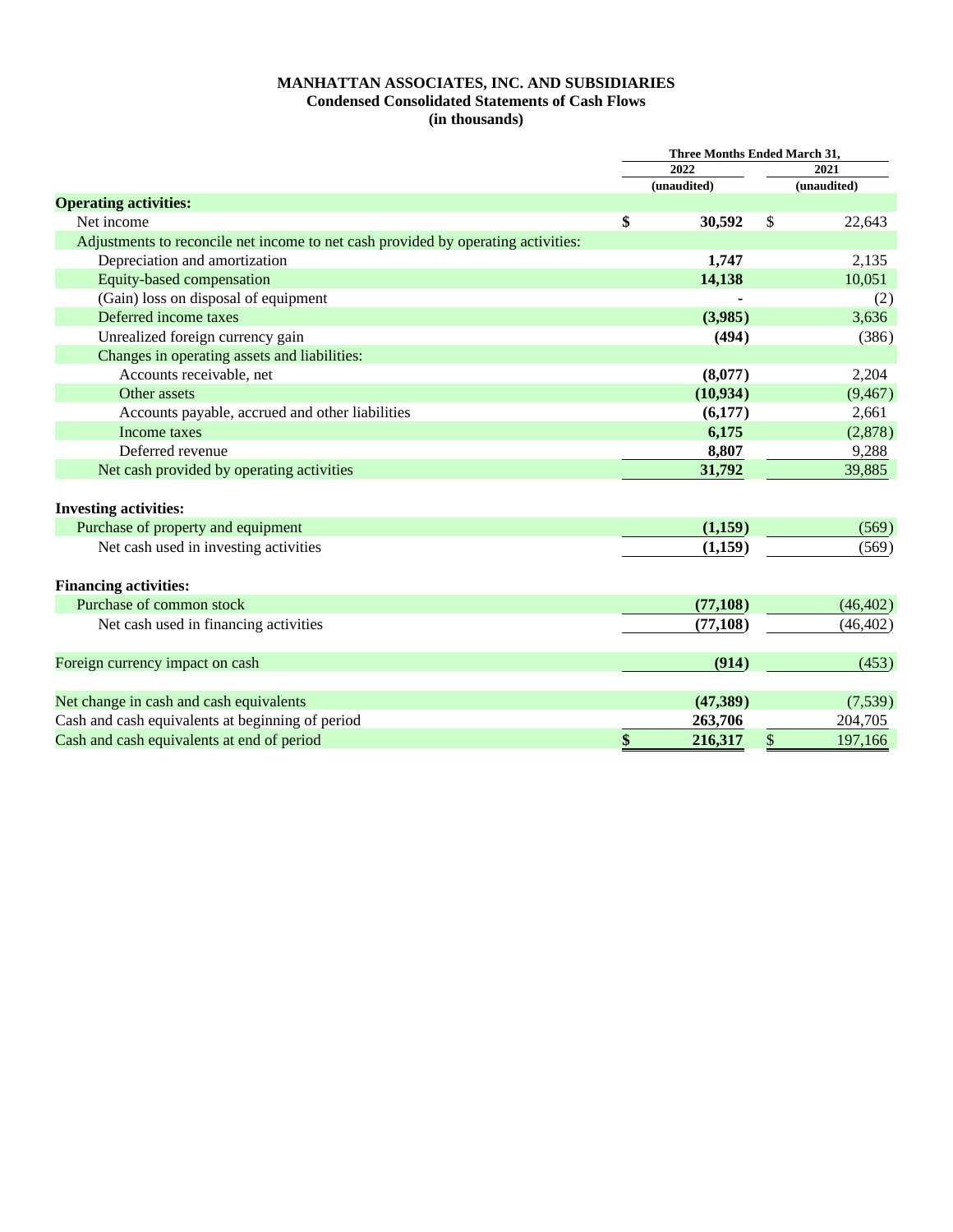### **MANHATTAN ASSOCIATES, INC. SUPPLEMENTAL INFORMATION**

# **1. Continuing Impact of COVID-19:**

Regarding the impact of the COVID-19 pandemic, we remain cautious about the global recovery, which we expect to be protracted.

Despite the COVID-19 pandemic, our results for the first quarter exceeded our expectations due to solid demand for our cloud solutions. Our solutions are mission critical, supporting complex global supply chains. We believe that favorable secular tailwinds, such as the digital transformation of businesses in manufacturing, wholesale and retail, coupled with our commitment to investing in organic innovation to deliver leading cloud supply chain, inventory and omnichannel commerce solutions, are in synergistic alignment with current market demand. We believe that alignment is contributing to our strong financial results, higher demand and strong win rates for our solutions for the quarter.

We remain committed to investing in our business to drive customer success and expand our total addressable market, which we believe will position us well to achieve long-term sustainable growth and earnings.

### **2. GAAP and adjusted earnings per share by quarter are as follows:**

|                             | 2021                     |         |         |         |                  |         |
|-----------------------------|--------------------------|---------|---------|---------|------------------|---------|
|                             | 1st Otr                  | 2nd Otr | 3rd Otr | 4th Otr | <b>Full Year</b> | 1st Otr |
| <b>GAAP Diluted EPS</b>     | \$0.35                   | \$0.48  | \$0.57  | \$0.32  | \$1.72           | \$0.48  |
| <b>Adjustments to GAAP:</b> |                          |         |         |         |                  |         |
| Equity-based compensation   | 0.13                     | 0.14    | 0.14    | 0.16    | 0.58             | 0.19    |
| Tax benefit of stock awards |                          |         |         |         |                  |         |
| vested                      | (0.06)                   | (0.01)  |         | -       | (0.07)           | (0.07)  |
| Purchase amortization       | $\overline{\phantom{0}}$ |         |         |         |                  |         |
| <b>Adjusted Diluted EPS</b> | \$0.43                   | \$0.61  | \$0.71  | \$0.48  | \$2.23           | \$0.60  |
| <b>Fully Diluted Shares</b> | 64.466                   | 64,276  | 64,238  | 64,224  | 64.323           | 63,871  |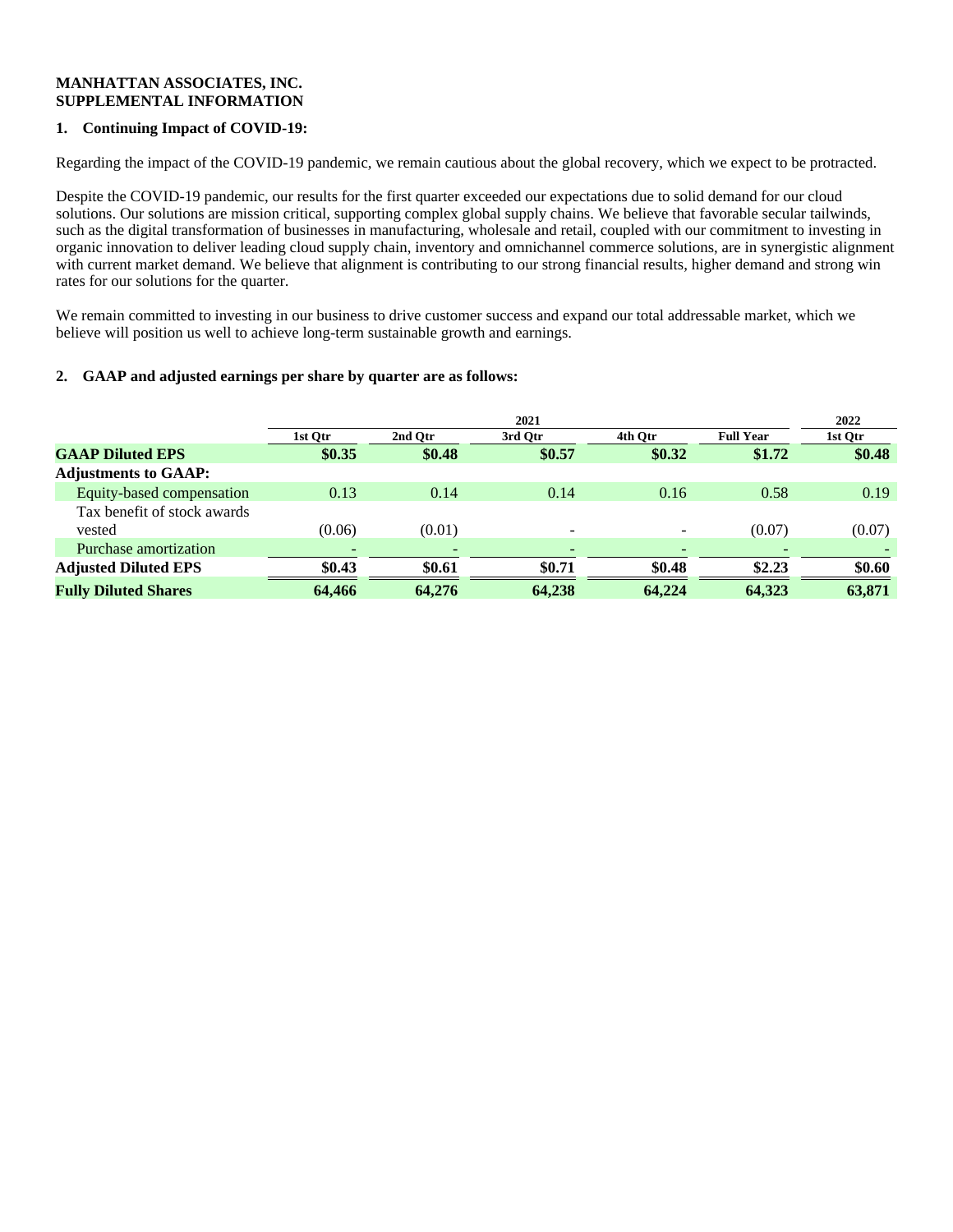**3. Revenues and operating income by reportable segment are as follows (in thousands):**

|                                            | 2021      |           |           |           |                  |           |
|--------------------------------------------|-----------|-----------|-----------|-----------|------------------|-----------|
|                                            | 1st Qtr   | 2nd Qtr   | 3rd Qtr   | 4th Qtr   | <b>Full Year</b> | 1st Qtr   |
| <b>Revenue:</b>                            |           |           |           |           |                  |           |
| Americas                                   | \$122,813 | \$132,308 | \$135,233 | \$135,861 | \$526,215        | \$139,540 |
| <b>EMEA</b>                                | 28,434    | 27,190    | 27,402    | 27,548    | 110,574          | 32,151    |
| <b>APAC</b>                                | 5,603     | 6.616     | 6,550     | 8,085     | 26,854           | 7,265     |
|                                            | \$156,850 | \$166,114 | \$169,185 | \$171,494 | \$663,643        | \$178,956 |
|                                            |           |           |           |           |                  |           |
| <b>GAAP Operating Income:</b>              |           |           |           |           |                  |           |
| Americas                                   | \$16,116  | \$28,590  | \$29,727  | \$16,746  | \$91,179         | \$21,393  |
| <b>EMEA</b>                                | 8,374     | 8.643     | 10,485    | 7,245     | 34,747           | 10,517    |
| <b>APAC</b>                                | 935       | 2,124     | 2,196     | 3,152     | 8,407            | 2,062     |
|                                            | \$25,425  | \$39,357  | \$42,408  | \$27,143  | \$134,333        | \$33,972  |
|                                            |           |           |           |           |                  |           |
| <b>Adjustments (pre-tax):</b>              |           |           |           |           |                  |           |
| <b>Americas:</b>                           |           |           |           |           |                  |           |
| Equity-based                               |           |           |           |           |                  |           |
| compensation                               | \$10,051  | \$10,709  | \$10,573  | \$11,926  | \$43,259         | \$14,138  |
| Purchase amortization                      | 107       | 107       | 50        |           | 264              |           |
|                                            | \$10,158  | \$10,816  | \$10,623  | \$11,926  | \$43,523         | \$14,138  |
|                                            |           |           |           |           |                  |           |
|                                            |           |           |           |           |                  |           |
| <b>Adjusted non-GAAP Operating Income:</b> |           |           |           |           |                  |           |
| Americas                                   | \$26,274  | \$39,406  | \$40,350  | \$28,672  | \$134,702        | \$35,531  |
| <b>EMEA</b>                                | 8,374     | 8,643     | 10,485    | 7,245     | 34,747           | 10,517    |
| <b>APAC</b>                                | 935       | 2,124     | 2,196     | 3,152     | 8,407            | 2,062     |
|                                            | \$35,583  | \$50,173  | \$53,031  | \$39,069  | \$177,856        | \$48,110  |

### **4. Impact of Currency Fluctuation**

The following table reflects the increases (decreases) in the results of operations for each period attributable to the change in foreign currency exchange rates from the prior period as well as foreign currency gains (losses) included in other income, net for each period (in thousands):

|                           |         | 2021    |         |         |                  |           |  |
|---------------------------|---------|---------|---------|---------|------------------|-----------|--|
|                           | 1st Qtr | 2nd Otr | 3rd Otr | 4th Otr | <b>Full Year</b> | 1st Qtr   |  |
| Revenue                   | \$2,932 | \$3,209 | \$823   | \$(716) | \$6,248          | \$(2,268) |  |
| Costs and expenses        | 2,000   | 2,442   | 551     | (887)   | 4,106            | (2,043)   |  |
| Operating income          | 932     | 767     | 272     | 171     | 2,142            | (225)     |  |
| Foreign currency (losses) |         |         |         |         |                  |           |  |
| gains in other income     | (287    | 315     | (30)    | (243)   | (245)            | 711       |  |
|                           | \$645   | \$1,082 | \$242   | \$(72)  | \$1,897          | \$486     |  |

Manhattan Associates has a large research and development center in Bangalore, India. The following table reflects the increases (decreases) in the financial results for each period attributable to changes in the Indian Rupee exchange rate (in thousands):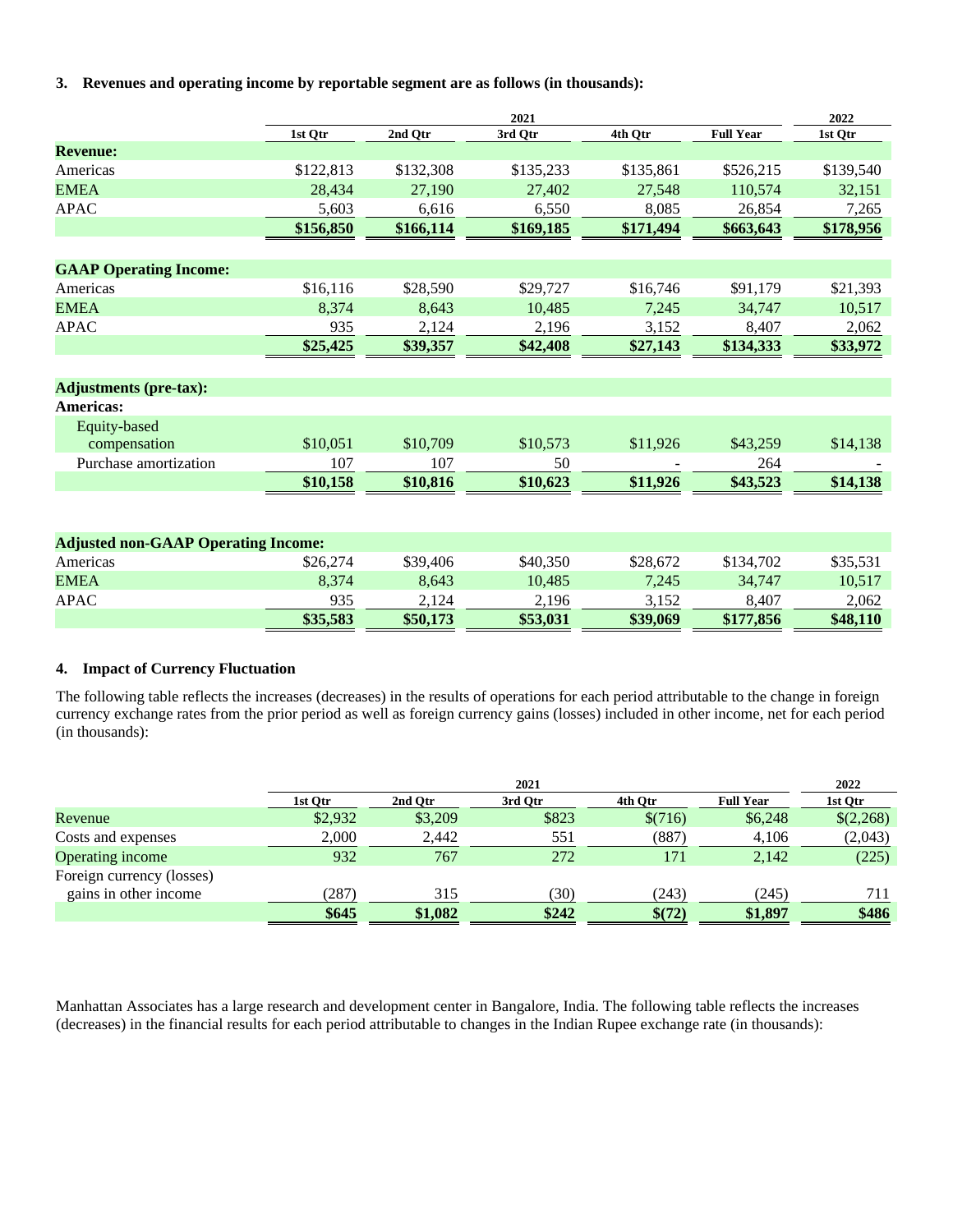|                                 | 2021    |           |         |         |                  | 2022    |
|---------------------------------|---------|-----------|---------|---------|------------------|---------|
|                                 | 1st Otr | 2nd Otr   | 3rd Otr | 4th Otr | <b>Full Year</b> | 1st Otr |
| <b>Operating income</b>         | \$79    | $(\$294)$ | (\$37)  | \$281   | \$29             | \$470   |
| Foreign currency gains (losses) |         |           |         |         |                  |         |
| in other income                 | 315     | 535       |         | (9`     | 844              | 809     |
| Total impact of                 |         |           |         |         |                  |         |
| changes in the                  |         |           |         |         |                  |         |
| <b>Indian Rupee</b>             | \$394   | \$241     | \$(34)  | \$272   | \$873            | \$1,279 |
|                                 |         |           |         |         |                  |         |

## **5. Other income includes the following components (in thousands):**

|                                 | 2021     |         |          |         |                  |         |
|---------------------------------|----------|---------|----------|---------|------------------|---------|
|                                 | 1st Otr  | 2nd Otr | 3rd Otr  | 4th Otr | <b>Full Year</b> | 1st Qtr |
| Interest income                 | $(\$15)$ | \$10)   | $($ \$9) | \$102   | \$68             | \$19    |
| Foreign currency gains (losses) | (287)    | 315     | (30)     | (243)   | (245)            | 711     |
| Other non-operating             |          |         |          |         |                  |         |
| income (expense)                |          |         | (3)      | (91)    | (84)             |         |
| Total other income (loss)       | \$(293)  | \$306   | \$(42)   | \$(232) | \$(261)          | \$738   |

## **6. Capital expenditures are as follows (in thousands):**

|                         |             | 2022    |                  |                    |                      |         |
|-------------------------|-------------|---------|------------------|--------------------|----------------------|---------|
|                         | 1st Ot      | 2nd Otr | Otr<br>3rd       | $_{\rm Ot}$<br>4th | <b>Full Year</b>     | 1st Otr |
| Capital<br>expenditures | <b>¢560</b> | \$602   | \$087<br>$D/O$ . |                    | $\sim$ $\sim$<br>ጠ 4 | $\sim$  |

## **7. Stock Repurchase Activity (in thousands):**

|                                                                                                                                                                                  | 2021     |          |          |          |                  | 2022     |
|----------------------------------------------------------------------------------------------------------------------------------------------------------------------------------|----------|----------|----------|----------|------------------|----------|
|                                                                                                                                                                                  | 1st Qtr  | 2nd Qtr  | 3rd Qtr  | 4th Qtr  | <b>Full Year</b> | 1st Qtr  |
| Shares purchased under<br>publicly announced buy-back                                                                                                                            | 214      | 244      | 123      | 128      | 709              | 383      |
| program                                                                                                                                                                          |          |          |          |          |                  |          |
| Shares withheld for taxes due<br>upon vesting of restricted                                                                                                                      |          |          |          |          |                  |          |
| stock units                                                                                                                                                                      | 172      |          | 5        |          | 179              | 203      |
| <b>Total shares purchased</b>                                                                                                                                                    | 386      | 245      | 128      | 129      | 888              | 586      |
| Total cash paid for shares<br>purchased under publicly<br>announced buy-back program<br>Total cash paid for shares<br>withheld for taxes due upon<br>vesting of restricted stock | \$26,988 | \$32,894 | \$19,994 | \$20,117 | \$99,993         | \$49,965 |
| units                                                                                                                                                                            | 19,414   | 190      | 762      | 59       | 20,425           | 27,143   |
| Total cash paid for shares<br>repurchased                                                                                                                                        | \$46,402 | \$33,084 | \$20,756 | \$20,176 | \$120,418        | \$77,108 |

### **8. Remaining Performance Obligations**

We disclose revenue we expect to recognize from our remaining performance obligations. Over 97% of our reported performance obligations represent cloud native subscriptions with a non-cancelable term greater than one year (including cloud-deferred revenue as well as amounts we will invoice and recognize as revenue from our performance of cloud services in future periods). Maintenance contracts are typically one year in duration and are not included in the remaining performance obligations. Below are our remaining performance obligations as of the end of each period (in thousands):